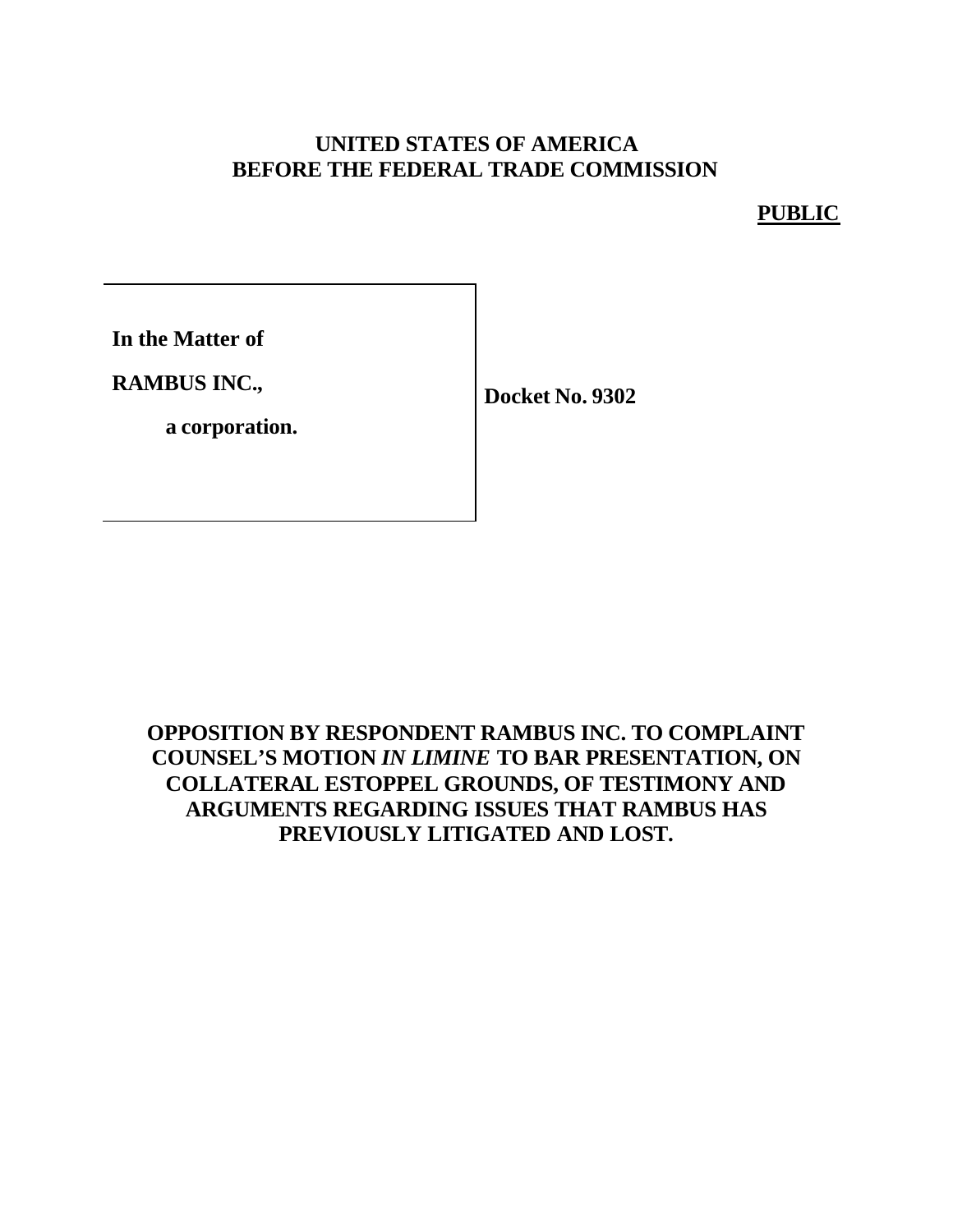## **TABLE OF CONTENTS**

## **Page**

| $\mathbf{I}$ . |           |                                                                        |  |
|----------------|-----------|------------------------------------------------------------------------|--|
| II.            |           |                                                                        |  |
| III.           |           |                                                                        |  |
|                | A.        | Findings Are Not Entitled To Be Accorded Preclusive Effect Unless They |  |
|                | <b>B.</b> | Parts Of Judgments That Are Conclusively Reversed Have No Preclusive   |  |
|                | C.        | It Cannot Be Determined Whether The Jury Actually Made Any Of The      |  |
|                | D.        | The "Findings" At Issue Were Adverse To Rambus, The Judgment           |  |
| IV.            |           |                                                                        |  |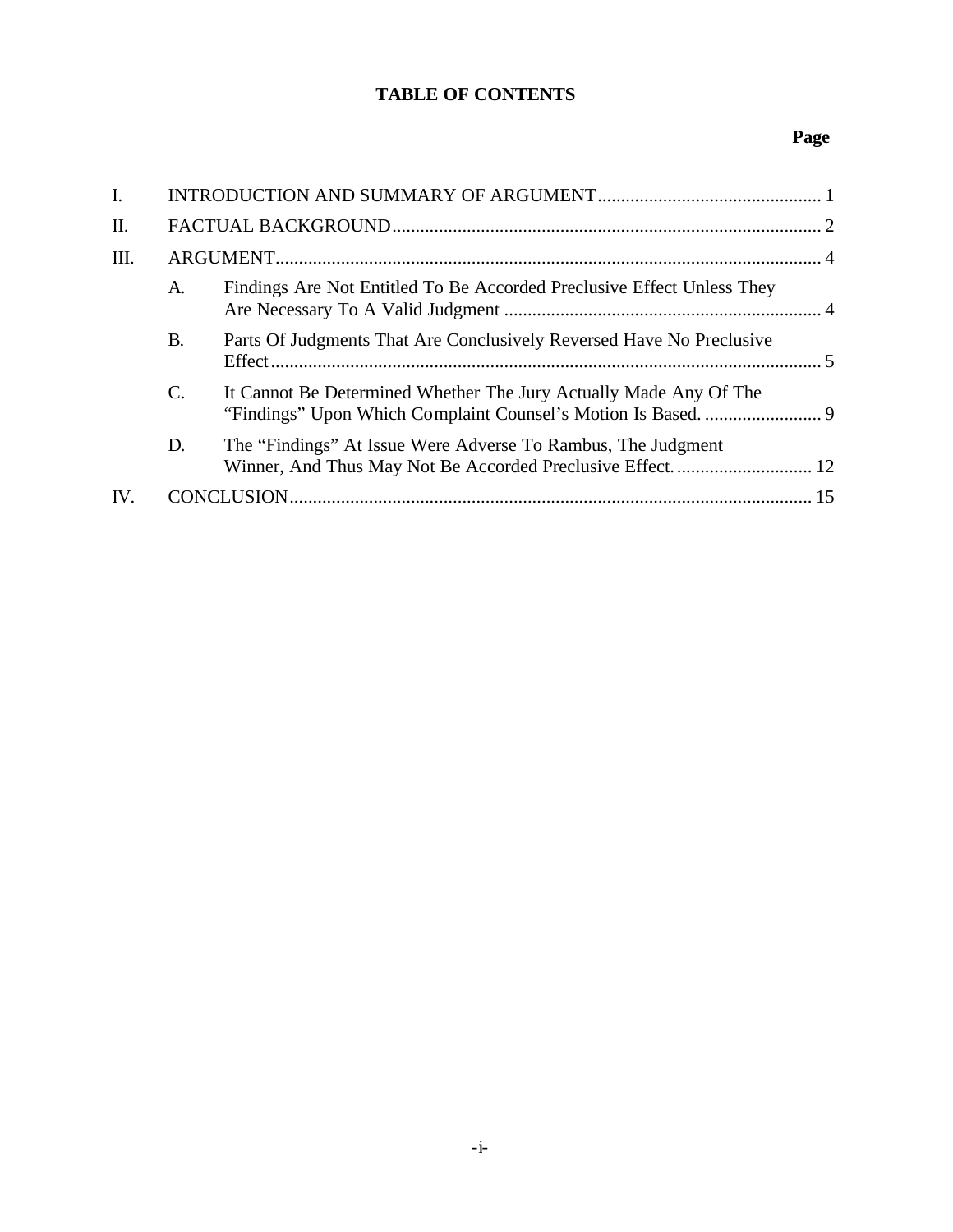# **TABLE OF AUTHORITIES**

# **Federal Cases**

| Balcom v. Lynn Ladder & Scaffolding Co., 806 F.2d 1127 (1st Cir. 1986)  13                       |  |
|--------------------------------------------------------------------------------------------------|--|
| Board of County Supervisors v. Scottish & York Ins. Services, Inc., 763 F.2d 176 (4th Cir. 1985) |  |
| Construction Technology, Inc. v. Lockformer Co., 704 F. Supp. 1212 (S.D.N.Y. 1989) 13            |  |
|                                                                                                  |  |
|                                                                                                  |  |
| Erebia v. Chrysler Plastic Products Corp., 891 F.2d 1212 (6th Cir. 1989) 5                       |  |
| Fireman's Fund Ins. Co. v. International Market Place, 773 F.2d 1068 (9th Cir. 1985) 12          |  |
|                                                                                                  |  |
|                                                                                                  |  |
|                                                                                                  |  |
|                                                                                                  |  |
|                                                                                                  |  |
|                                                                                                  |  |
|                                                                                                  |  |
|                                                                                                  |  |
|                                                                                                  |  |
| Mother's Restaurant, Inc. v. Mama's Pizza, Inc., 723 F.2d 1566 (Fed. Cr. 1983) 13                |  |
|                                                                                                  |  |
|                                                                                                  |  |
|                                                                                                  |  |
| Pharmacia & Upjohn Co. v. Mylan Pharmaceuticals, Inc., 170 F.3d 1373                             |  |
|                                                                                                  |  |
| Rambus Inc. v. Infineon Technology AG, 155 F.Supp at 682-83 (E.D. Va. 2001)  3                   |  |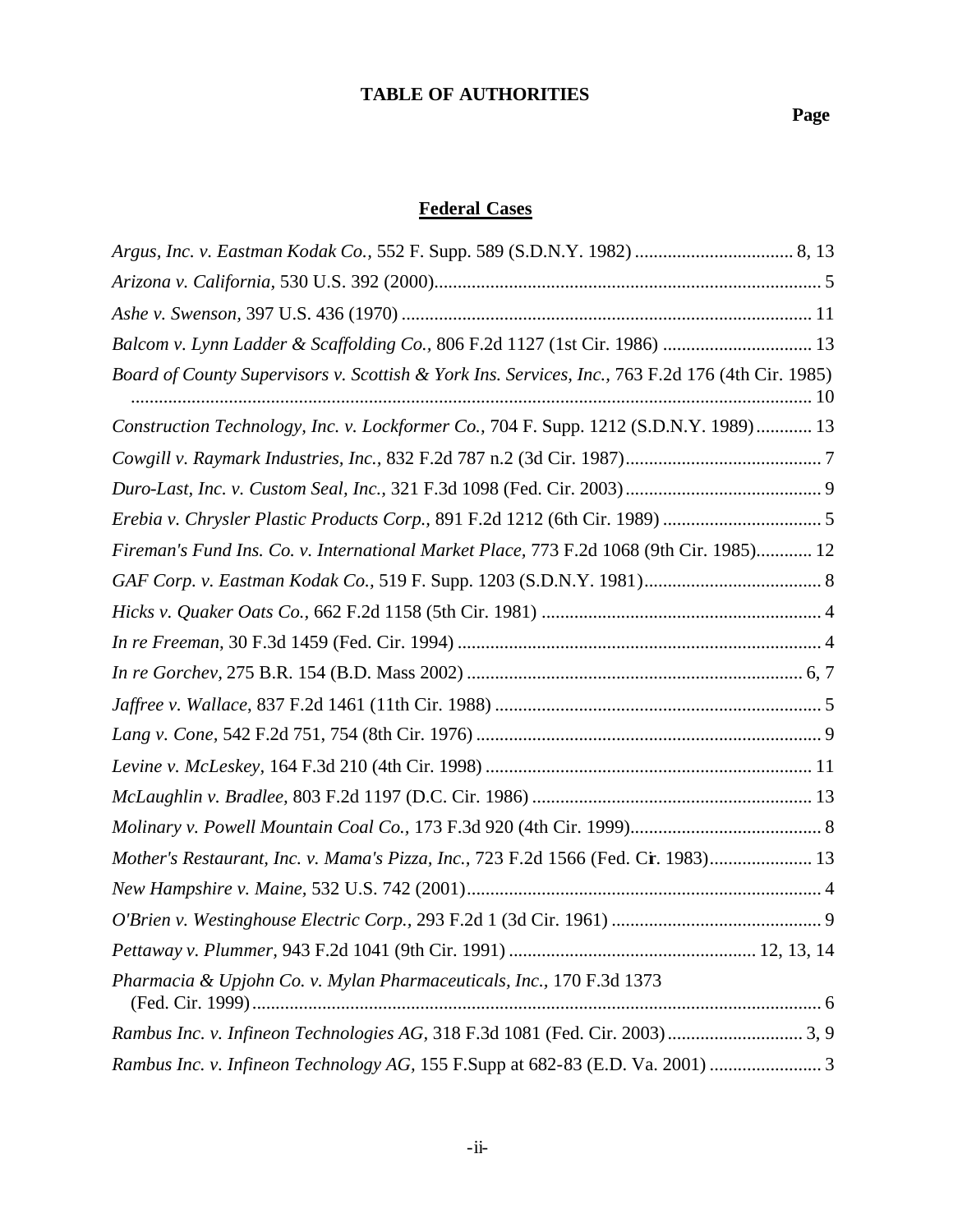# **TABLE OF AUTHORITIES**

# **Page**

| South Carolina National Bank v. Atlantic States Bancard Ass'n, Inc., 896 F.2d 1421       |
|------------------------------------------------------------------------------------------|
|                                                                                          |
|                                                                                          |
|                                                                                          |
|                                                                                          |
|                                                                                          |
|                                                                                          |
| University of Colorado Foundation, Inc. v. American Cyanamid Co., 105 F.Supp.2d 1164 (D. |
|                                                                                          |
|                                                                                          |

# **OTHER AUTHORITIES**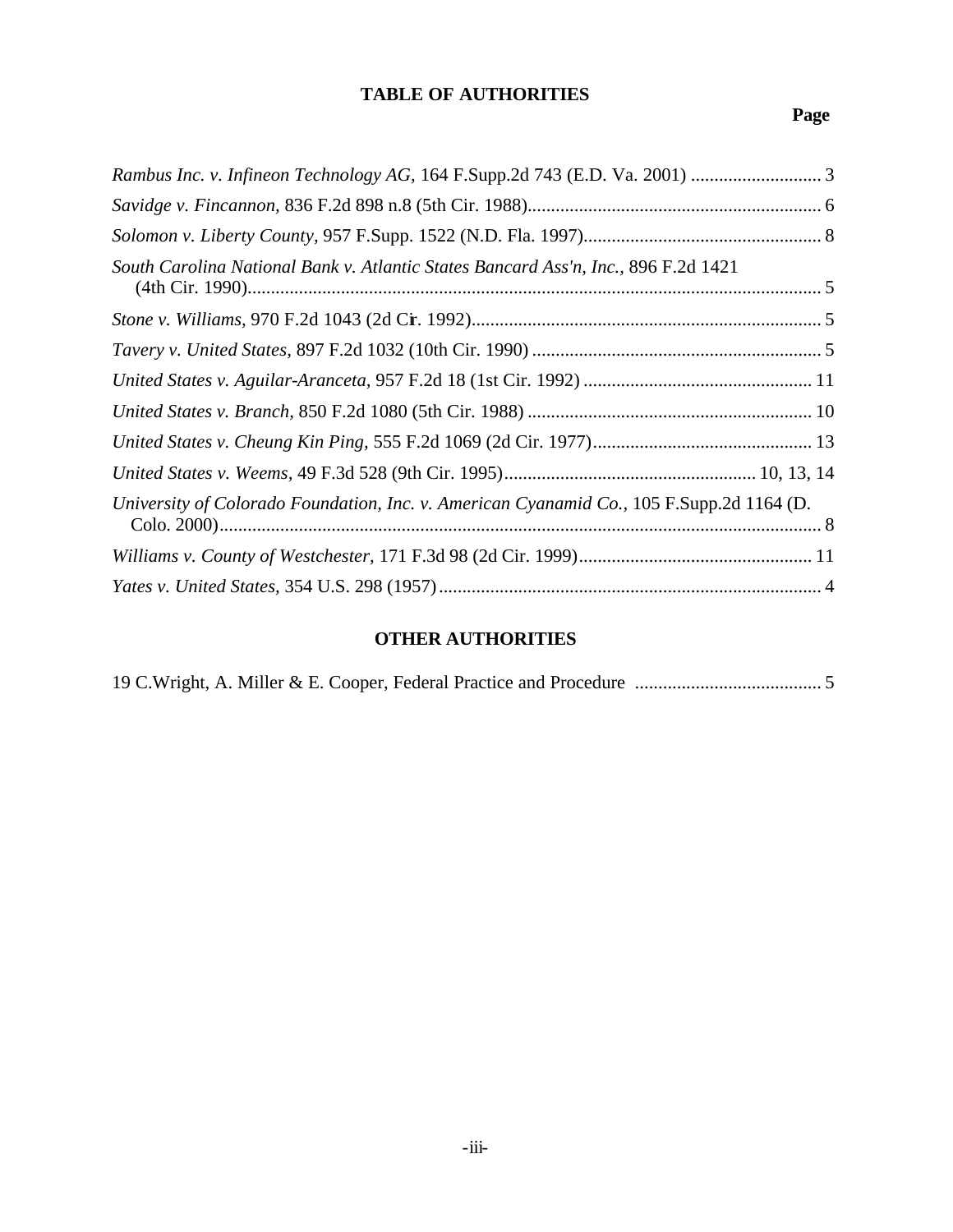#### **I. INTRODUCTION AND SUMMARY OF ARGUMENT**

Just before his retirement, Judge Timony issued an order according collateral estoppel effect to findings that the judge presiding over the *Infineon* litigation made in connection with his attorney's fees award. Now, seeking dramatically to expand upon that ruling, Complaint Counsel ask Your Honor to accord preclusive effect to supposed findings on five additional issues that they contend the *Infineon* jury made as part of its fraud verdicts. Complaint Counsel's motion is fundamentally misguided.

Judge Timony's earlier estoppel ruling stretched – and, in Rambus's view, exceeded – the limits of preclusion doctrine, by allowing Complaint Counsel to claim offensive non-mutual collateral estoppel for a finding that at present is not even final or necessary in the proceeding in which it was made. But for all their shortcomings as candidates for collateral estoppel treatment, the litigation misconduct findings at least were: (a) explicit findings; (b) underlying a portion of the judgment that was set aside for reasons other than irrationality; (c) which potentially could have continued relevance in further proceedings in the *Infineon* case. None of these circumstances is present here, where Complaint Counsel seek to accord preclusive effect to speculative "findings" underlying fraud verdicts that have been rejected as the decision of an *irrational* jury, and which can have no further relevance in *Infineon*.

 Rambus continues to maintain that Judge Timony's earlier estoppel ruling was legally erroneous, and in declining to disturb that earlier estoppel ruling, Your Honor merely concluded that it was not so "clearly" erroneous or such "a manifest injustice" as to satisfy the demanding standard for reconsideration. Order Denying Respondent's Applications For Review Of February 26, 2003 Order (Granting Complaint Counsel's Motion To Compel Discovery Relating To Subject Matters As To Which Respondent's Privilege Claims Were Invalidated On Crime-Fraud Grounds And Subsequently Waived); Denying Respondent's Request For Reconsideration

1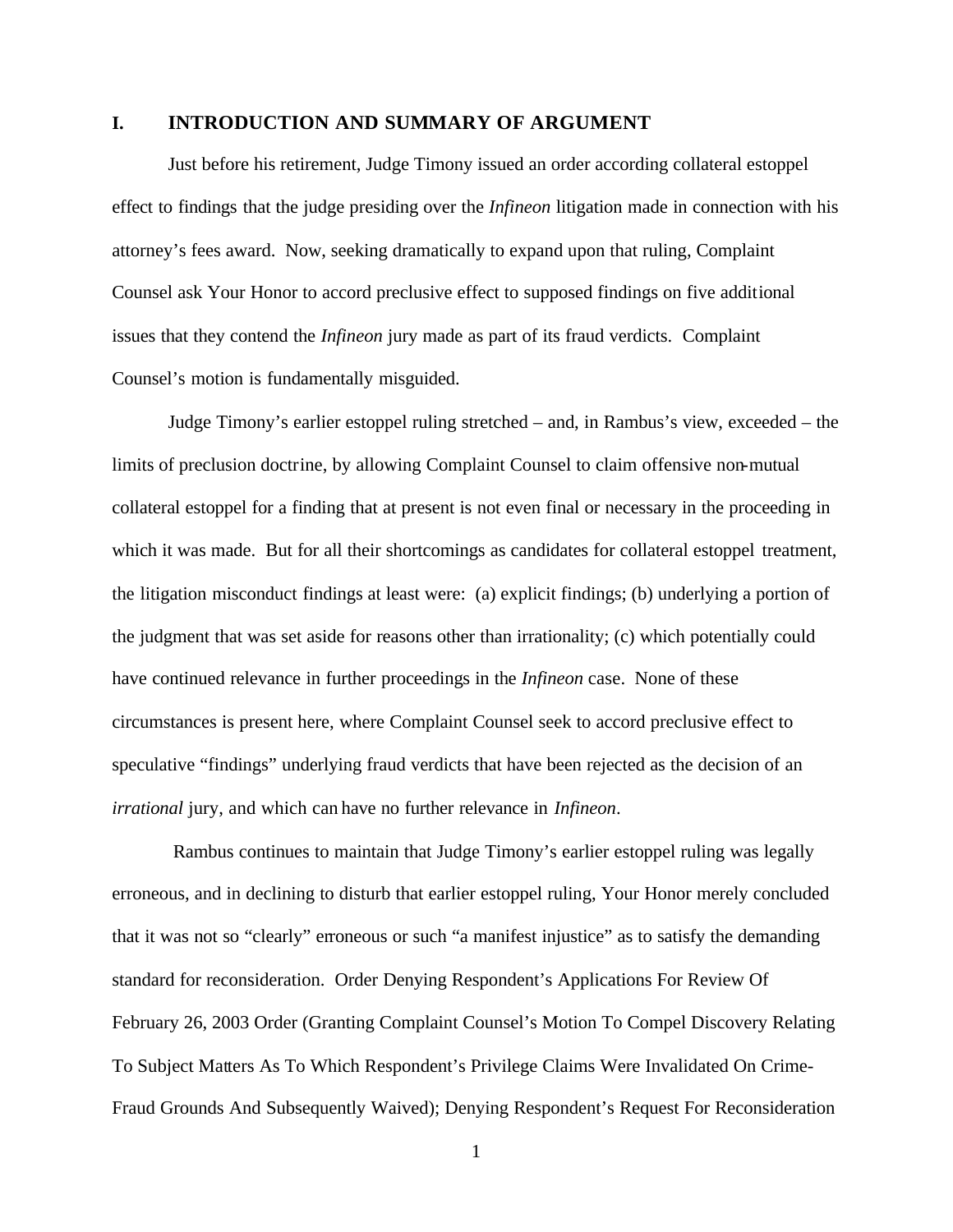Of The February 26, Order; And Granting Respondent's Request For Reconsideration Of The February 28 Order ("Reconsideration Order") at 7, 11. But even assuming *arguendo* that the prior ruling was correct, Complaint Counsel's aggressive effort to extend that ruling violates bedrock principles of collateral estoppel law limiting the preclusive effect of reversed judgments:

**First**, it ignores the well-established principle that portions of a judgment that are conclusively *reversed*, and which are thereby no longer at issue in the case in which the judgment was rendered, have no preclusive effect;

**Second**, it ignores the related, equally well-established principle that collateral estoppel applies only to findings actually and validly made in another litigation, and not to speculative findings "read into" an invalid verdict; and

**Third**, it ignores the well-established principle that findings adverse to the judgment **winner** have no preclusive effect.

Your Honor should reject Complaint Counsel's effort to depart from those principles and further impede Rambus's ability to defend itself against Complaint Counsel's antitrust charges.

### **II. FACTUAL BACKGROUND**

 $\overline{a}$ 

In *Rambus Inc*. *v. Infineon Technologies AG*, the jury found Rambus liable for fraud in connection with JEDEC's efforts to develop standards for two computer memory technologies, SDRAM and DDR-SDRAM. Specifically, the jury returned a verdict on Infineon's claims for actual fraud finding "in favor of Infineon against Rambus . . . in Rambus's conduct related to the JEDEC SDRAM [and] in Rambus's conduct related to the JEDEC DDR SDRAM." Verdict Form, at  $1$  [Tab 1].<sup>1</sup> The jury's verdict did not contain any particularized findings concerning

 $<sup>1</sup>$  The jury also returned a verdict for Infineon on its claim of constructive fraud, but this verdict</sup> was set aside by the trial court. *Rambus Inc. v. Infineon Technology AG*, 164 F.Supp.2d 743, 750 (E.D. Va. 2001)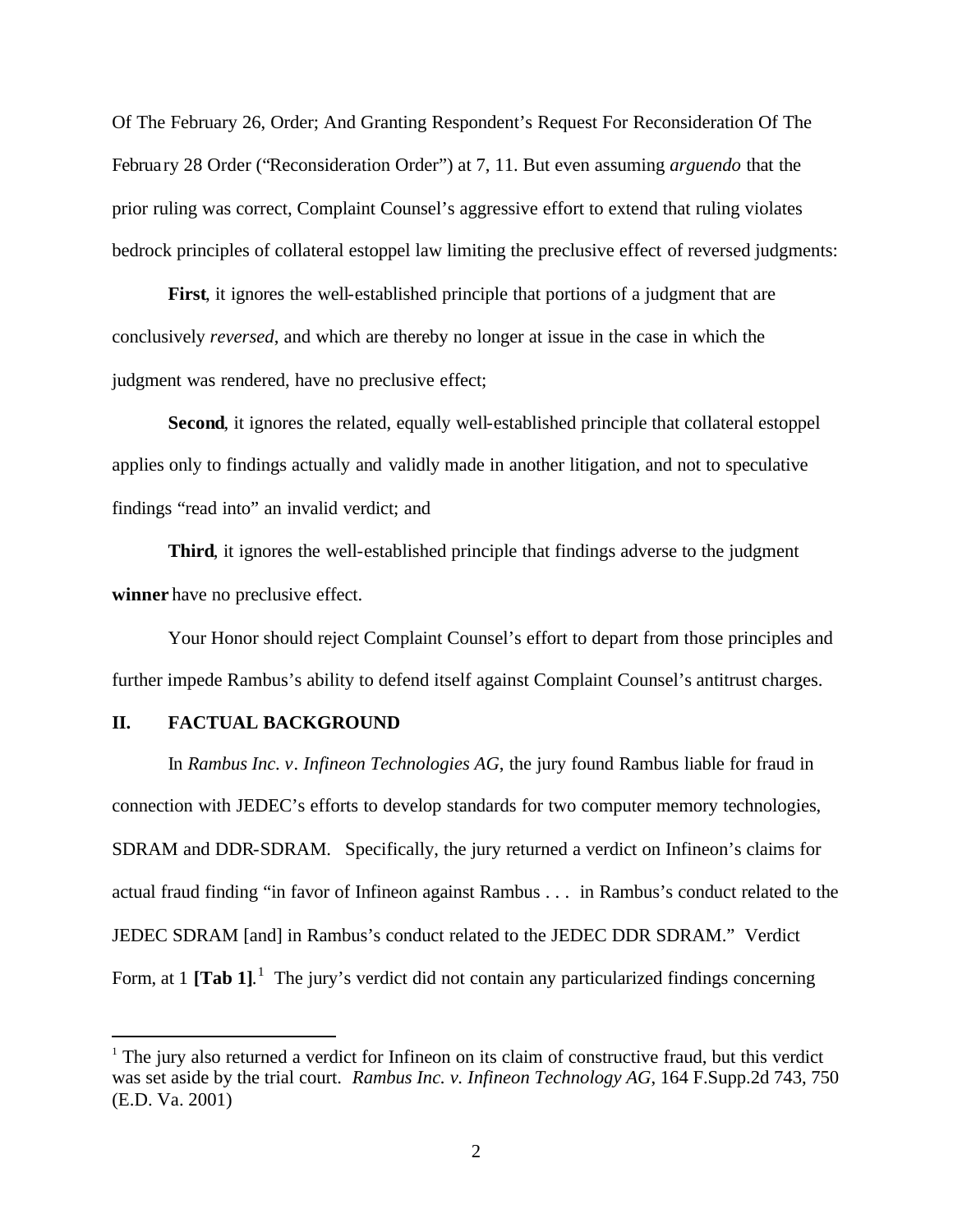any of the facts underlying its fraud verdict.<sup>2</sup> Following trial, the trial court set aside the jury's fraud verdict with regard to the DDR-SDRAM standard as unsupported by the evidence, but left undisturbed the verdict with regard to the SDRAM standard. *Rambus Inc. v. Infineon Technology AG*, 164 F.Supp.2d 743, 764 (E.D. Va. 2001). On appeal, the Federal Circuit affirmed the trial court's order setting aside the jury's DDR-SDRAM fraud verdict. The Federal Circuit additionally concluded that "no reasonable jury could find" fraud with regard to SDRAM, reversed the trial court's denial of Rambus's JMOL motion as to that verdict, and set aside that verdict aside as well. *Rambus Inc. v. Infineon Technologies AG*, 318 F.3d 1081, 1084 (Fed. Cir. 2003); *see* Reconsideration Order, at 4 (noting that Federal Circuit "reversed the district court's denial of the respondent's post-trial JMOL on the SDRAM fraud verdict[, and] affirmed the post-trial JMOL grant on the DDRAM claims.").

The Federal Circuit's rulings fully and finally resolved all of Infineon's fraud claims in Rambus's favor. Accordingly, the Federal Circuit reversed the trial court's \$2,382,782.87 fee award to Infineon for prevailing on its fraud counterclaim, noting that the fraud verdict "no longer forms a basis for the award of fees." 318 F.3d at 1106. The Court also noted that its reversal of the fraud verdict rendered moot Rambus's objections to the scope of the injunction issued on the basis of that verdict. *Id*. at 1084. Just last week, the Federal Circuit denied Infineon's request for rehearing or rehearing en banc. *Rambus Inc. v. Infineon Technology AG* **[Tab 2].**

<sup>&</sup>lt;sup>2</sup> In contrast, the litigation misconduct findings at issue in Complaint Counsel's earlier collateral estoppel motion were particular findings made by the trial court in its attorney's fees ruling. *Rambus Inc. v. Infineon Technology AG*, 155 F.Supp at 682-83 (E.D. Va. 2001).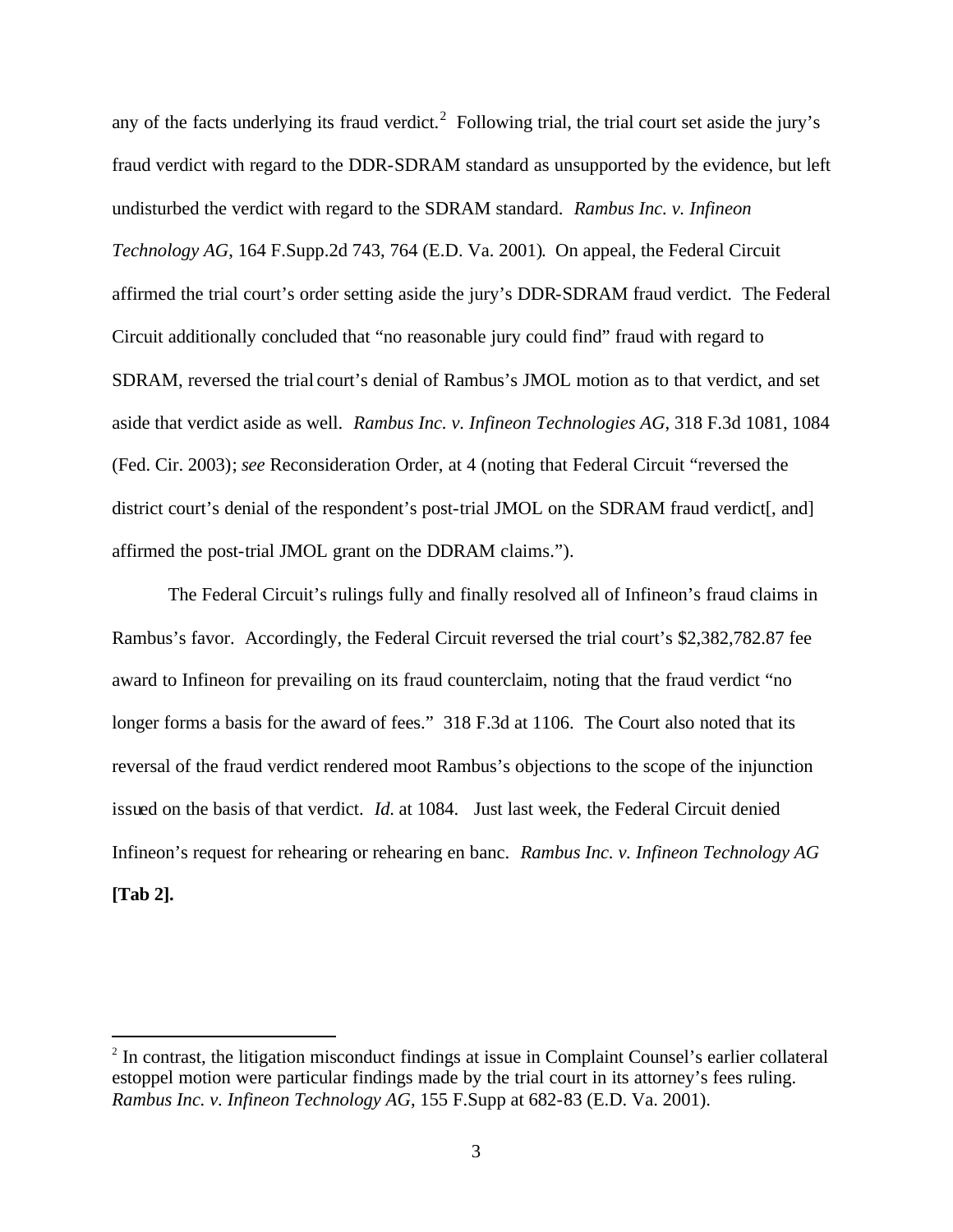#### **III. ARGUMENT**

### **A. Findings Are Not Entitled To Be Accorded Preclusive Effect Unless They Are Necessary To A Valid Judgment.**

As the Fifth Circuit has noted:

Federal common law permits the use of collateral estoppel upon the showing of three necessary criteria:

(1) that the issue at stake be identical to the one involved in the prior litigation;

(2) that the issue has been actually litigated in the prior litigation; and

(3) that the determination of the issue in the prior litigation has been *a critical and necessary part of the judgment in that earlier action*.

*Hicks v. Quaker Oats Co.*, 662 F.2d 1158, 1166 (5<sup>th</sup> Cir. 1981) (emphasis added).

Because of this "necessity" requirement, factual findings unnecessary to the ultimate outcome are not eligible to be accorded collateral estoppel effect. *See Yates v. United States*, 354 U.S. 298, 336 (1957) (collateral estoppel "makes conclusive in subsequent proceedings only determinations of fact . . . that were essential to the decision"); *In re Freeman*, 30 F.3d 1459, 1466 (Fed. Cir. 1994)("In order to give preclusive effect to a particular finding in a prior case, that finding must have been necessary to the judgment rendered in the previous action."); Moore's *Federal Practice*, ¶ 132.03 [4][a], at 132-103 (3d ed. 2003) ("Issue preclusion operates to preclude the relitigation of only those issues necessary to support the judgment entered in the first action.").

Moreover, the judgment in the prior action must be a *valid* judgment. *New Hampshire v. Maine*, 532 U.S. 742, 748-49 (2001) ("Issue preclusion generally refers to the effect of a prior judgment in foreclosing successive litigation of an issue of fact or law actually litigated and resolved in a valid court determination essential to the prior judgment. . . ."); *Arizona v.*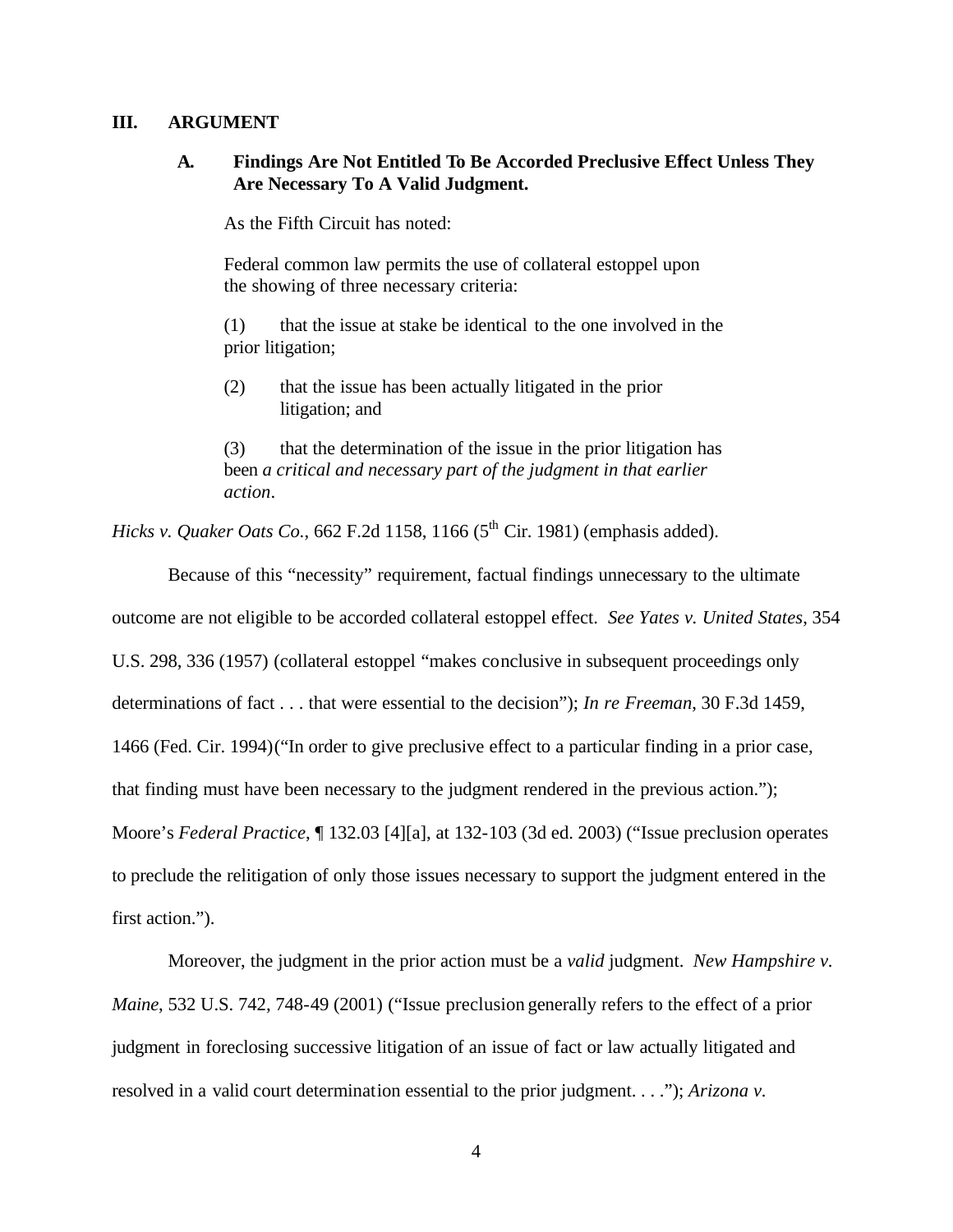*California*, 530 U.S. 392, 414 (2000) ("It is the general rule that issue preclusion attaches only '[w]hen an issue of fact or law is actually litigated and determined by a valid and final judgment, and the determination is essential to the judgment.") (*quoting* Restatement (Second) Judgments,  $§$  27).

As shown below, the requirement that findings must be *necessary* to a *valid* judgment in order to be eligible for collateral estoppel treatment dooms Complaint Counsel's motion.

#### **B. Parts Of Judgments That Are Conclusively Reversed Have No Preclusive Effect.**

One outgrowth of the necessity element of collateral estoppel is the rule that any portion of a judgment that has been conclusively set aside or reversed has no preclusive effect, because any findings related to such portion of the judgment become "unnecessary" (and technically moot) once the judgment is reversed. Thus, "[w]here the prior judgment, *or any part thereof*, relied upon by a subsequent court has been reversed, the defense of collateral estoppel evaporates." *Erebia v. Chrysler Plastic Products Corp.*, 891 F.2d 1212, 1215 (6<sup>th</sup> Cir. 1989) (emphasis added); 18A C.Wright, A. Miller & E. Cooper, Federal Practice and Procedure § 4432 (2d ed. 2003), at 64-66 ("There is no preclusion as to . . . *matters* vacated or reversed, unless further proceedings on remand lead to a new judgment that expands the scope of preclusion." (emphasis added).

Numerous cases acknowledge this principle that portions of a judgment that are conclusively reversed or set aside have no preclusive effect. *Stone v. Williams*, 970 F.2d 1043, 1054 (2d Cir. 1992)(refusing to accord collateral estoppel effect to 1967 and 1968 judgments that had been set aside "*insofar* as they operated to preclude [plaintiff] from sharing in [defendant's] estate") (emphasis added); *South Carolina National Bank v. Atlantic States Bancard Ass'n, Inc.*, 896 F.2d 1421, 1430, 1435 (4th Cir. 1990)(refusing to accord preclusive effect to portion of

5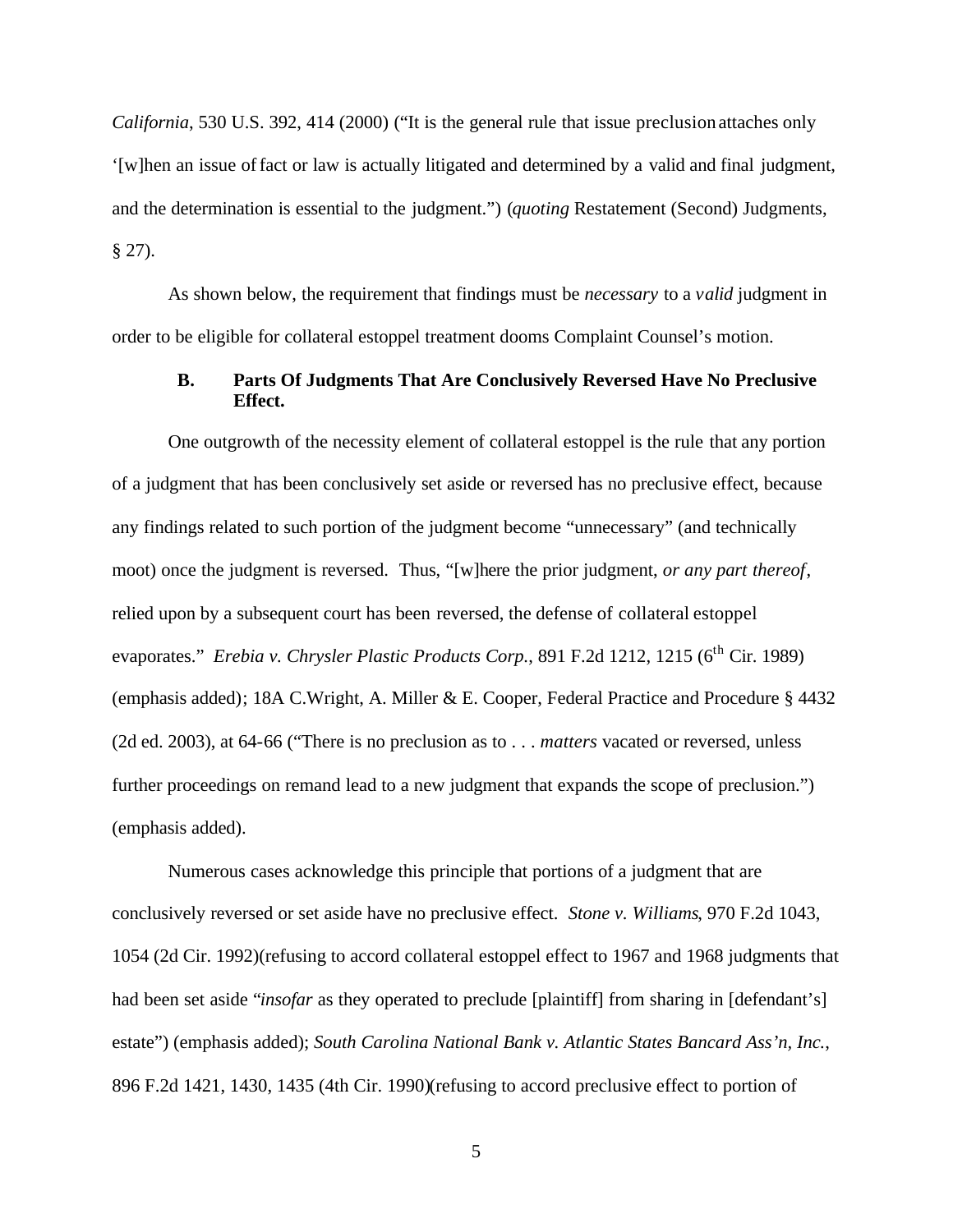judgment reversed on appeal, although judgment as a whole was affirmed as modified); *Tavery v. United States*, 897 F.2d 1032, 1033 (10<sup>th</sup> Cir. 1990) ("[b]ecause the Tax Court decision has been vacated *as to the issues for which Tavery seeks relief from the district court*, the decision of the Tax Court does not support the doctrine of collateral estoppel . . . .") (emphasis added); *Savidge v. Fincannon*, 836 F.2d 898, 906 & 902 n.8 ( $5<sup>th</sup>$  Cir. 1988) (refusing to accord collateral estoppel to portions of consent decree found on appeal to be invalid, even though some "life remain[ed] in the decree."); *Pharmacia & Upjohn Co. v. Mylan Pharmaceuticals, Inc.,* 170 F.3d 1373, 1382 (Fed. Cir. 1999) (observing that party could seek to reconsider collateral estoppel ruling should "*one* or more" of the jury verdicts granted preclusive effect be reversed).

Similarly, *findings* underlying the portion of a judgment that has been set aside "cannot be deemed necessary to the judgment, and . . . can have no preclusive effect. . . . It makes no difference that the specific findings and rulings at issue were not themselves discussed or disturbed on appeal. The ruling on appeal rendered them moot and unnecessary to the judgment as modified on appeal." *In re Gorchev*, 275 B.R. 154, 166 (B.D. Mass 2002) (refusing to accord collateral estoppel effect to district court rulings underlying judgment on count reversed on appeal, even though other portions of judgment were affirmed).

In their earlier motion directed to the litigation misconduct findings, Complaint Counsel argued that "[t]he reason why Judge Timony's collateral estoppel ruling was appropriate and should not be disturbed" was that "the *relevant judgment* of the *Infineon* trial was not wholly vacated by the Federal Circuit majority." Response to Rambus's Application For Review Of February 26, 2003 Order Granting Complaint Counsel's Motion For Collateral Estoppel Or, In The Alternative, Request For Reconsideration, at 11-12 (emphasis added); *id*. at 12 ("Here . . . the Federal Circuit's ruling is best understood as a partial *vacatur*, which leaves intact the

6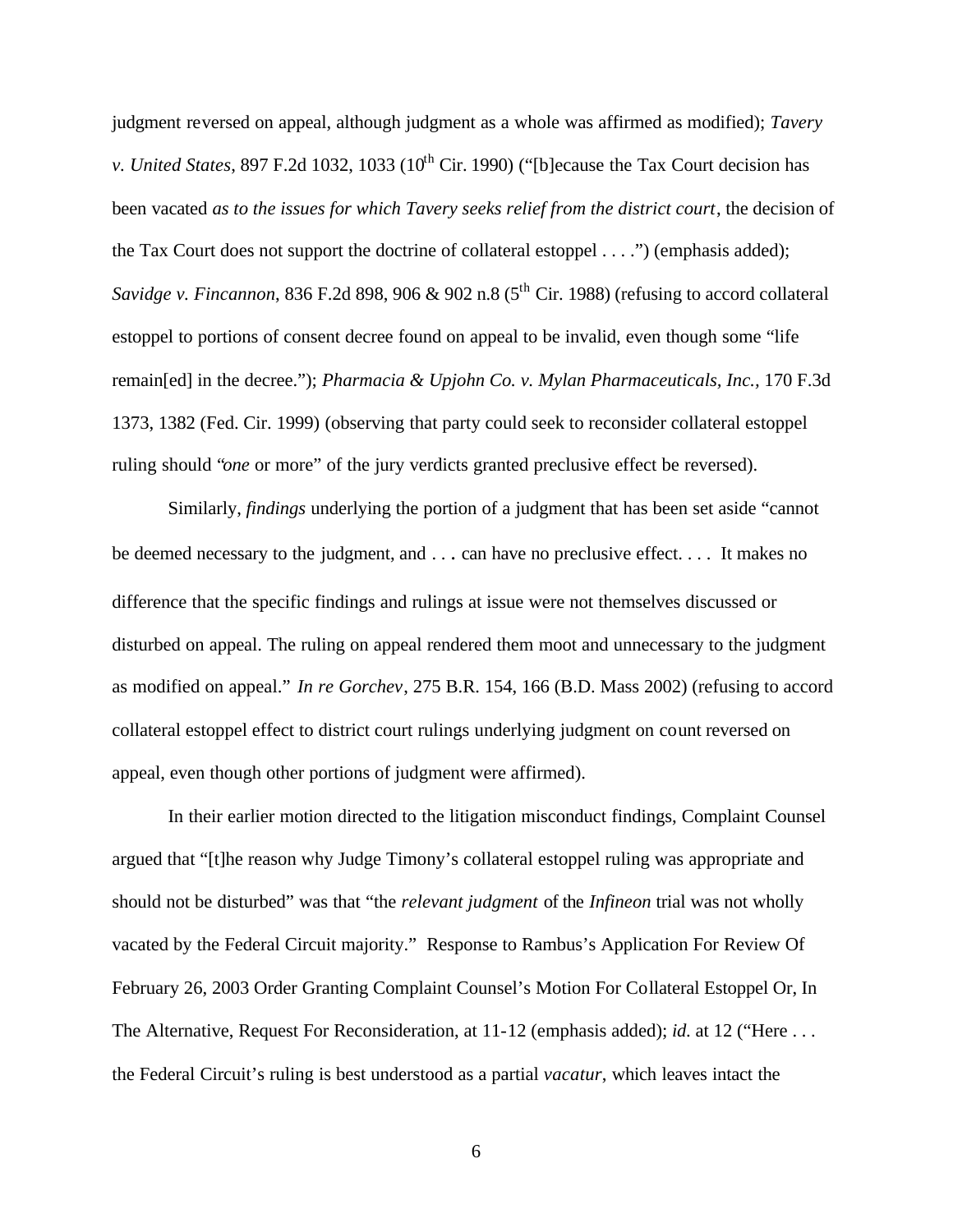[litigation misconduct] findings Complaint Counsel contend Rambus is collaterally estopped from relitigating here.").

In denying Rambus's motion for reconsideration of the collateral estoppel ruling, Your Honor concluded that the Federal Circuit's disposition of the attorney's fees judgment could be viewed "as less than a full *vacatur of the district court's findings as to litigation misconduct*." Reconsideration Order at 11 (emphasis added). Accordingly, Your Honor ruled that Judge Timony's earlier collateral estoppel ruling could be justified under the principle that "where an order is not fully vacated by a circuit court's mandate, those portions that are not specifically vacated are not extinguished and remain valid." Reconsideration Order at 11. As support for this principle, Your Honor cited partial *vacatur* cases in which factual findings *unaffected* by the *vacatur* or reversal of the judgment were accorded continued vitality. *Id*.

Rambus respectfully maintains that Judge Timony's earlier collateral estoppel ruling was clearly erroneous.<sup>3</sup> For purposes of the present motion, however, the important point is that the

<sup>3</sup> In according preclusive effect to the litigation misconduct findings in *Infineon*, Judge Timony and Your Honor relied primarily on cases according findings underlying partially reversed or vacated judgments continued vitality *in the same proceeding in which they were made*. These cases thus did not involve collateral estoppel, but rather the mandate and waiver rules applicable to post-appellate proceedings in an individual case. *Cowgill v. Raymark Industries, Inc.*, 832 F.2d 787, 802 & 802 n.2 (3d Cir. 1987) (acknowledging that preclusion of plaintiff's effort to introduce entirely new theory on remand involved "law of the mandate or law of the case" and waiver doctrine); *Molinary v. Powell Mountain Coal Co.*, 173 F.3d 920, 923 (4<sup>th</sup> Cir. 1999)(addressing scope of appellate mandate); *Solomon v. Liberty County*, 957 F.Supp. 1522, 1554-55 (N.D. Fla. 1997)(addressing scope of mandate); *University of Colorado Foundation, Inc. v. American Cyanamid Co.*, 105 F.Supp.2d 1164, 1172-73 (D. Colo. 2000) (addressing scope of mandate).

Rambus is aware of only *one* case in which a court has ever given preclusive effect in third-party litigation to findings underlying a reversed judgment. In *GAF Corp. v. Eastman Kodak Co.*, 519 F. Supp. 1203 (S.D.N.Y. 1981), the court was asked to give collateral estoppel effect to findings underlying liability verdicts from a prior antitrust lawsuit involving Kodak. In addition to according preclusive effect to findings underlying liability verdicts that had been affirmed on appeal (relating to the film and color paper markets), the court also gave preclusive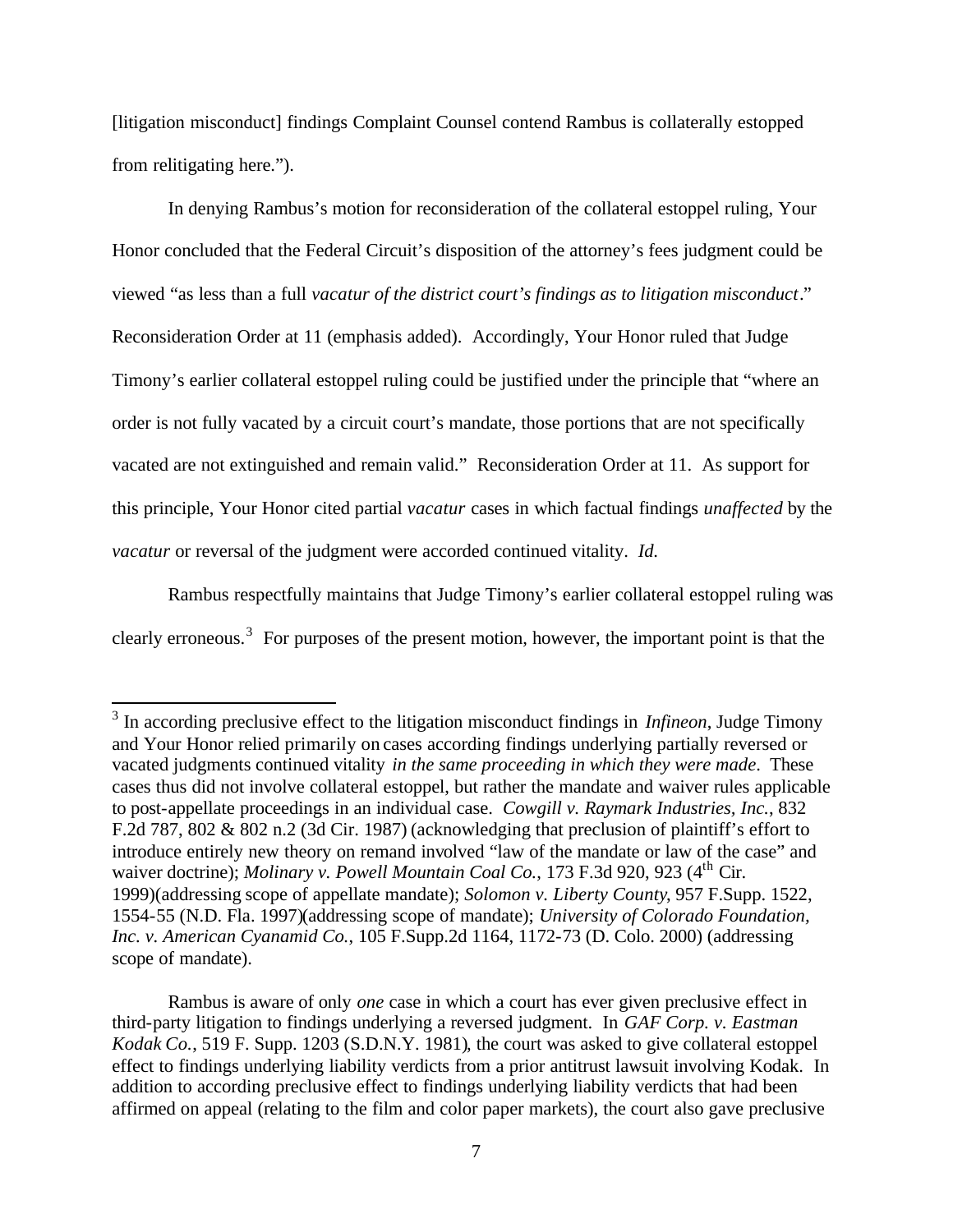sole ground on which Complaint Counsel justified Judge Timony's prior ruling is not available to them. The "relevant judgment" here is not the fee decision, as it was for purposes of Complaint Counsel's earlier motion, but rather the portion of the judgment relating to the fraud claims. The jury's DDR-SDRAM verdict on those claims was completely set aside by the trial court, thus depriving that verdict of any collateral estoppel effect. The SDRAM verdict was then completely set aside by the Federal Circuit, depriving it of any preclusive effect as well. The result of the courts' JMOL rulings was that Infineon's fraud claims were finally and conclusively decided in Rambus's favor, and have now been entirely eliminated from the *Infineon* case. Accordingly, as the case law uniformly recognizes, these eviscerated verdicts have no preclusive effect.

Indeed, according preclusive effect to findings underlying verdicts that have been reversed would create a perverse incentive for parties to appeal every single adverse finding that possibly could later be given preclusive effect. Such a rule would thus introduce tremendous inefficiencies into the appellate process, and lead to the expenditure of considerable litigant and judicial time and effort on issues that are unnecessary for reaching the proper appellate result.  $\overline{a}$ 

effect to findings underlying a liability verdict that had been reversed on appeal (relating to the camera market). *Id.* at 1211-14.

The *GAF* decision was criticized almost as soon as it was decided.In *Argus, Inc. v. Eastman Kodak Co.*, 552 F. Supp. 589, 603 (S.D.N.Y. 1982), another party involved in antitrust litigation with Kodak sought to have collateral estoppel accorded the very same findings at issue in *GAF*. In refusing to accord collateral estoppel effect to the findings relating to the reversed verdict, the court "respectfully disagree[d]" with the *GAF* court's analysis that issue preclusion was appropriate. Citing the fundamental principle that "the collateral estoppel doctrine cannot be applied unless 'the determination of the issue in the prior suit [was] necessary and essential *to the judgment* in that action," the court noted that findings adverse to the judgment winner are "clearly not necessary and essential to that judgment." *Argus,* 552 F. Supp. at 603 (emphasis added). Rambus submits that the *Argus* court's analysis, which is fully consistent with the uniform circuit court authority cited above, represents the correct articulation of the law, and demonstrates why the prior collateral estoppel ruling in this proceeding with regard to findings underlying the vacated attorneys' fees judgment was erroneous.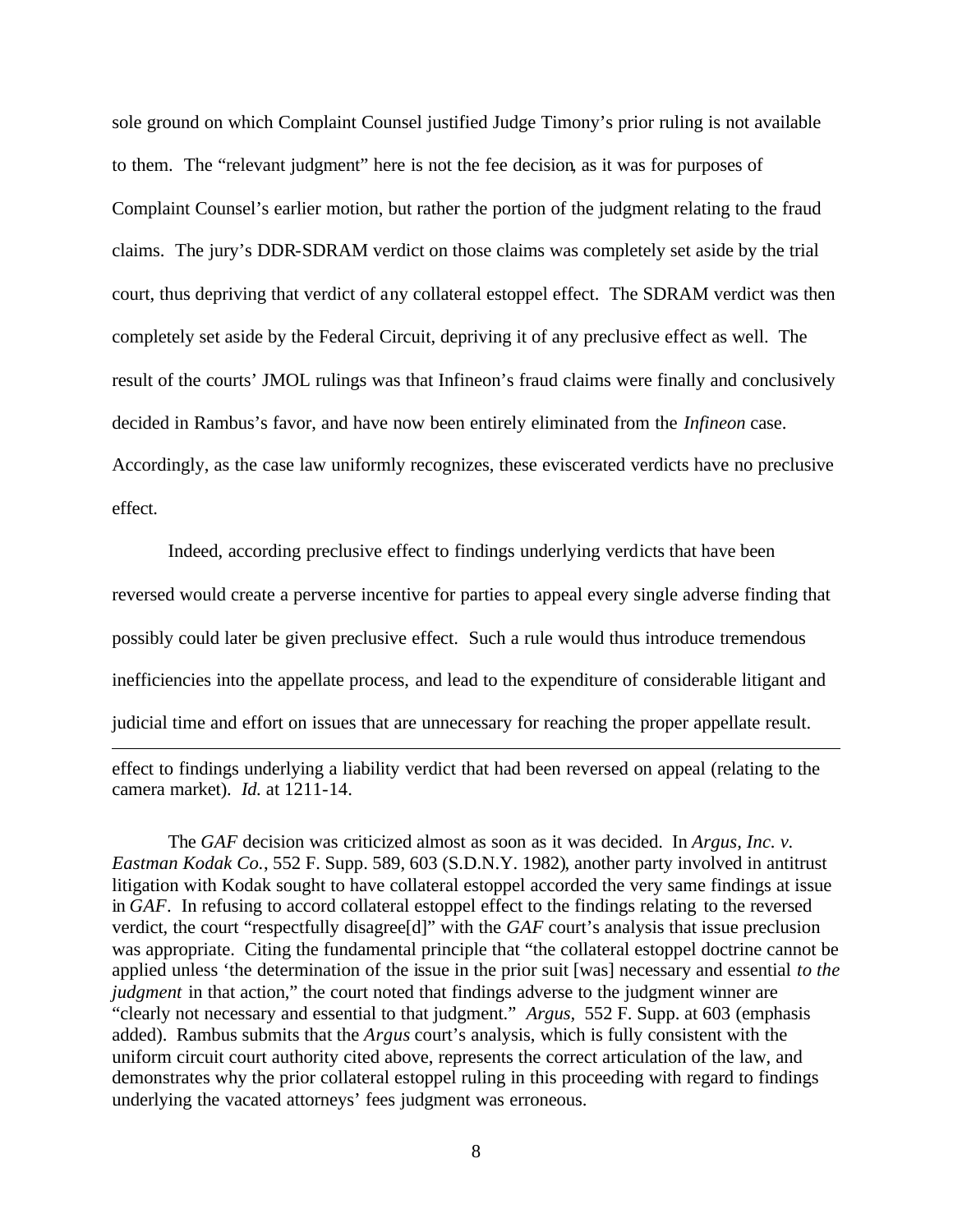*Hicks v. Quaker Oats Co.*, 662 F.2d 1158, 1171-1172 ( $5<sup>th</sup>$  Cir. 1981)(noting that, as "[a]ppeal is not an inexpensive proposition," application of collateral estoppel is unfair with regard to issues a party understandably would not vigorously contest on appeal).

## **C. It Cannot Be Determined Whether The Jury Actually Made Any Of The "Findings" Upon Which Complaint Counsel's Motion Is Based.**

The *Infineon* jury rendered no particularized findings in support of its unreasonable fraud verdicts. In their attempt to salvage something from the ashes of those verdicts, Complaint Counsel treat the trial court and Federal Circuit JMOL decisions as containing a number of "factual findings" which, notwithstanding the reversal of the jury verdicts, can be extracted and given preclusive effect in this proceeding.

Complaint Counsel's position is specious. In setting aside the jury verdicts, the district court and Federal Circuit did not make their own findings of fact, but merely tried to discern what findings a rational jury *might have made* looking at the evidence most favorably to Infineon, the verdict winner.<sup>4</sup> Duro-Last, Inc. v. Custom Seal, Inc., 321 F.3d 1098, 1108 (Fed. Cir. 2003) ("Because the jury did not make explicit factual findings, we must *presume* that the jury resolved the underlying factual disputes in [appellee's] favor.")(emphasis added).<sup>5</sup>

<sup>&</sup>lt;sup>4</sup> Indeed, it would be a violation of the Seventh Amendment for a trial or appellate court to make findings of fact with regard to claims tried to a jury. *Cf. O'Brien v. Westinghouse Electric Corp.*, 293 F.2d 1, 9 (3d Cir. 1961) (disregarding findings of fact which trial court had purported to make in deciding motion for directed verdict, on ground that accepting such findings would "risk the deprivation of a plaintiff's right to trial by jury under the Seventh Amendment"); *accord Lang v. Cone*, 542 F.2d 751, 754 (8<sup>th</sup> Cir. 1976).

<sup>&</sup>lt;sup>5</sup> Contrary to Complaint Counsel's contention, for example, the Federal Circuit never "found" that JEDEC's rules imposed a mandatory disclosure obligation. Indeed, the Court expressly noted that "[t]he language of [JEDEC's] policy statements actually does *not* impose any direct duty on members" 318 F.3d at 1098 (emphasis added), and recognized that "[t]here is no indication that members ever legally agreed to disclose informa tion." *Id*. It was only in fulfilling its responsibility to review the facts in a manner most favorable to the verdict winner that the Court "treat[ed] the language [of JEDEC's policy] as imposing a disclosure duty." *Rambus Inc v. Infineon Technologies AG*, 318 F.3d at 1110 (Fed. Cir. 2003). Similarly, the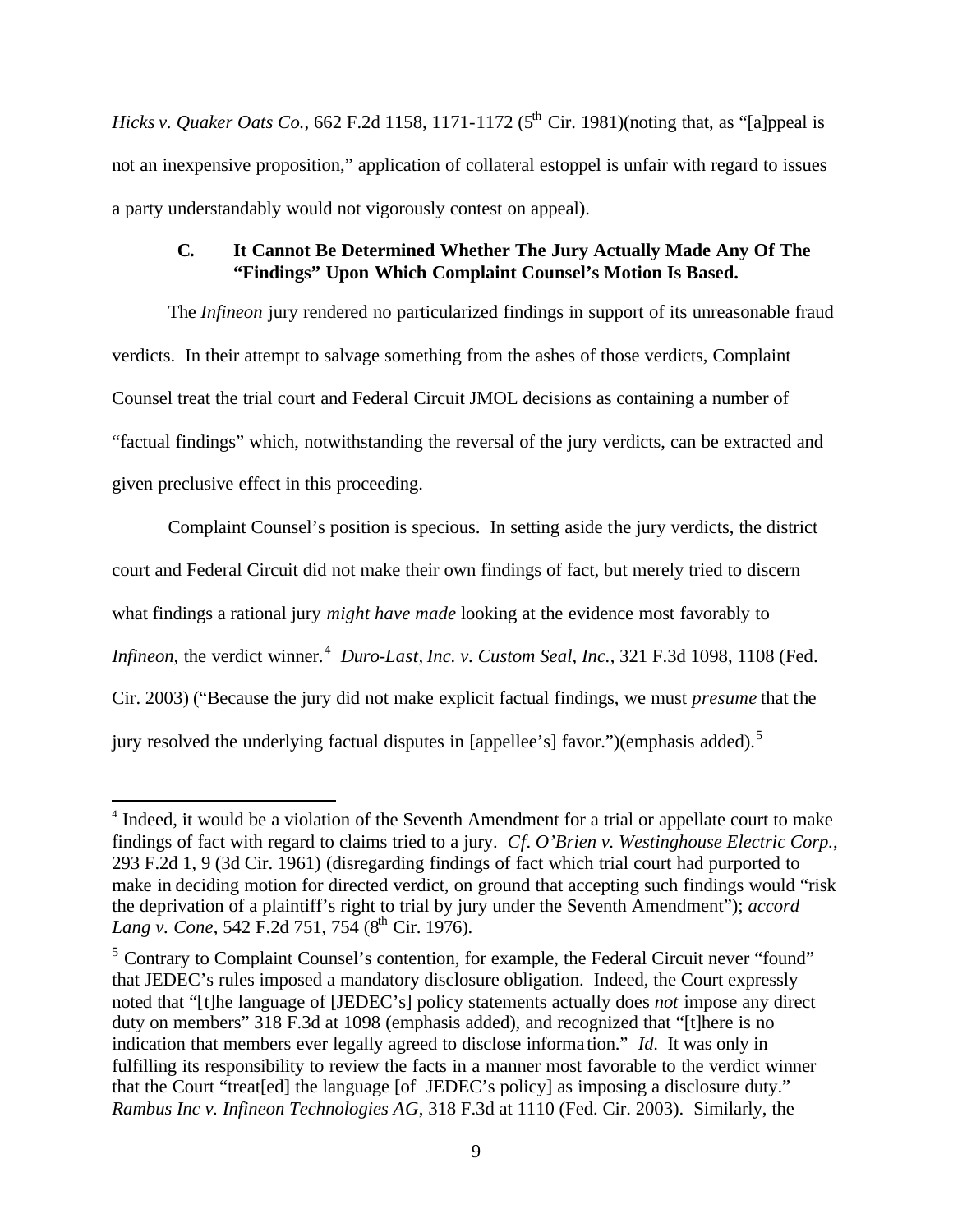Trying to glean the findings underlying a general verdict from a JMOL decision is often

problematic because "[t]he general rule is that in order to justify invoking collateral estoppel, a

factual determination must have been 'necessarily' (and *not* 'presumably'*)* decided in the first

proceeding." *United States v. Weems*, 49 F.3d at 532 (emphasis added); *United States v. Branch,* 

850 F.2d 1080, 1081-82 ( $5<sup>th</sup>$  Cir. 1988) ("when a 'fact is not necessarily determined in a former

trial, the possibility that it *may have been* does not prevent reexamination of that issue.'")

(emphasis added).

 $\overline{a}$ 

Thus, even under the best of circumstances, general verdicts often are not conducive to

being given collateral estoppel effect. *Board of County Supervisors v. Scottish & York Ins.* 

*Services, Inc.*, 763 F.2d 176, 179 (4<sup>th</sup> Cir. 1985) (refusing to accord jury verdict preclusive effect

Federal Circuit never specifically "found" that JEDEC's disclosure rules applied to Rambus. It simply assumed as much for purposes of its opinion. *Id*. at 1100-01 (referring without any discussion to "Rambus's duty").

Complaint Counsel's suggestion that the Federal Circuit "found" that JEDEC's rules "require disclosure of all patents or application that 'relate to' JEDEC's work" is misleading even apart from the fact the Federal Circuit actually made no findings at all. The Federal Circuit did not refer to the "relating to" standard in isolation – it explained more fully what the evidence suggested such a standard to mean:

> On this record, a reasonable jury could find only that *the duty to disclose a patent or application arises when a license under its claims reasonably might be required to practice the standard*. . . . the disclosure duty does not arise for a claim that recites individual limitations directed to a feature of the JEDEC standard as long as that claim also includes limitations not needed to practice the standard. . . . To hold otherwise would contradict the record evidence and render the JEDEC disclosure duty unbounded. Under such an amorphous duty, any patent or application having a vague relationship to the standard would have to be disclosed.

*Id.* at 1100-01 (emphasis added). This fuller explication of the evidence of the JEDEC disclosure duty is an inseparable and necessary part of the Federal Circuit's discussion of the evidence concerning the "relating to" standard. Complaint Counsel's treatment of the Court's reference to the "relating to" standard as a stand-alone finding thus mischaracterizes the Federal Circuit's opinion.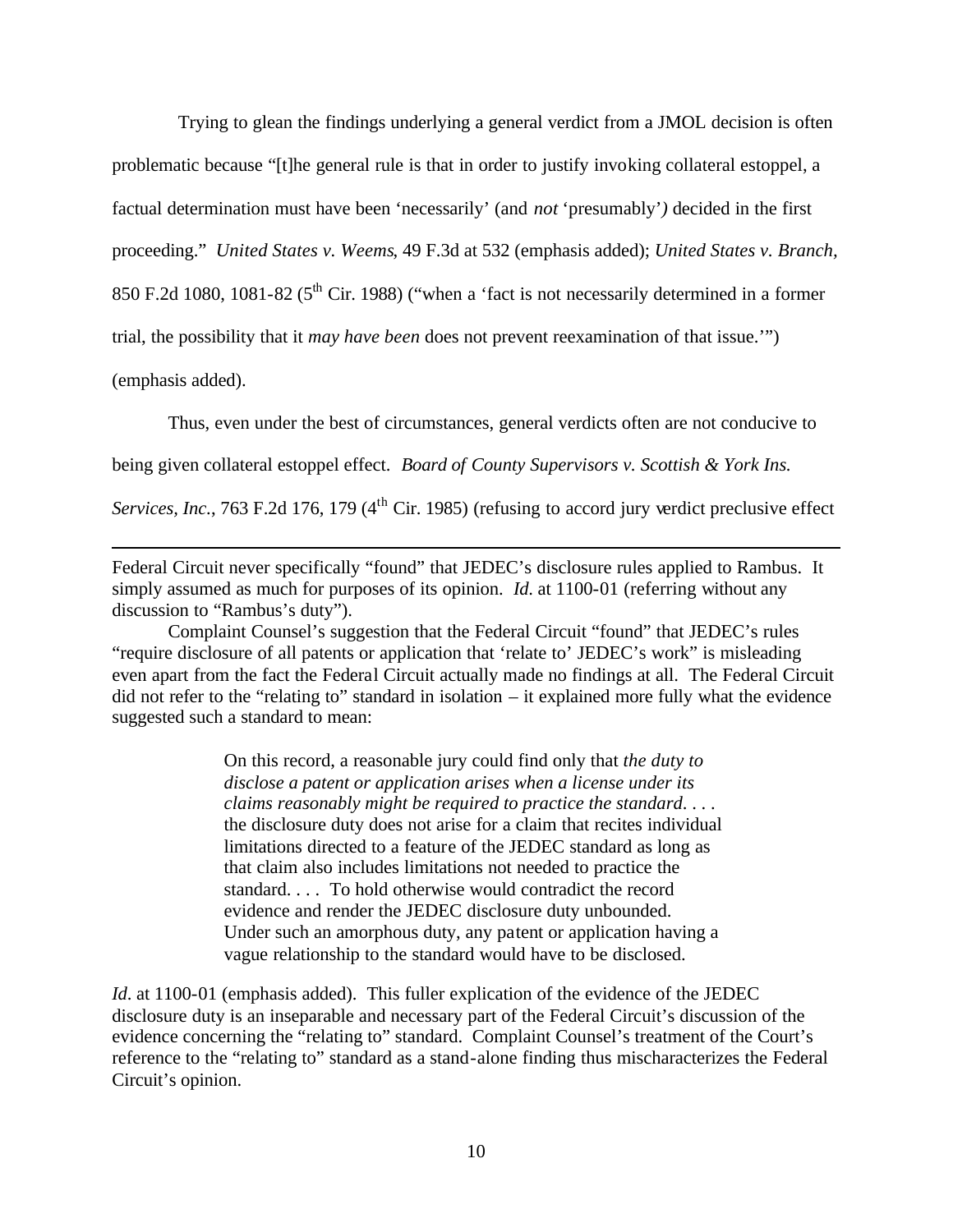where existence of six liability theories created an "impossibility of winnowing out the specific grounds upon which the jury based its general verdict"); *Ashe v. Swenson*, 397 U.S. 436, 444 (1970) (in determining whether to accord preclusive effect to acquittal, court must determine "whether a *rational jury* could have grounded its verdict upon an issue other than that which the defendant seeks to foreclose from consideration") (emphasis added); *United States v. Aguilar-Aranceta*, 957 F.2d 18, 25 (1<sup>st</sup> Cir. 1992) (collateral estoppel appropriate "[o]nly [based on] an *unequivocal showing* that the issue sought to be foreclosed by the defendant from subsequent reconsideration was definitely, and necessarily decided by a jury in a final judgment") (emphasis added).

Where, as here, a jury's verdict is reversed as a ma tter of law, the difficulty of extracting binding jury findings from that verdict is exacerbated to impossible lengths. As noted earlier, collateral estoppel applies only to findings that are part of *valid* judgments. The *Infineon* JMOL rulings establish that whatever findings the jury made were not part of a valid judgment. Fed. R. Civ. P.  $50(a)(1)$  (JMOL appropriate where 'there is no legally sufficient evidentiary basis for a *reasonable jury* to find for that party on that issue.")(emphasis added); *cf*. *Williams v. County of Westchester*, 171 F.3d 98, 101 (2d Cir. 1999) (JMOL appropriate if Court "believes the jury has reached [an] irrational verdict").

Put differently, the Federal Circuit's attempts to reconstruct the jury's reasoning led it to conclude that the verdicts were *unreasonable* and had to be set aside. Once the Court reached this conclusion, its assumptions regarding how a different, rational jury *might have viewed* the evidence necessarily were deprived of any further significance, and certainly did not turn into "factual findings" for which collateral estoppel could be claimed. *Levine v. McLeskey*, 164 F.3d

11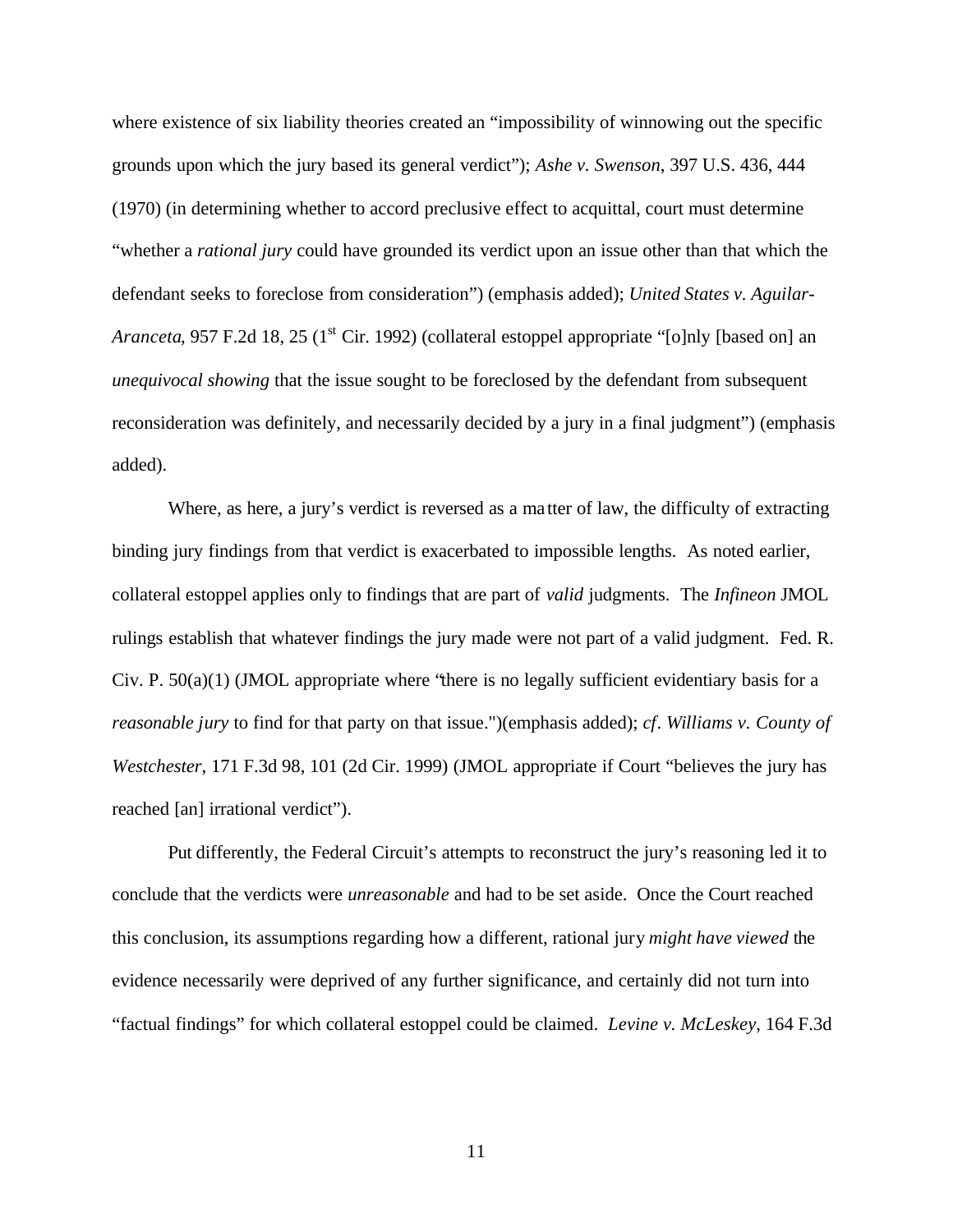210 (4th Cir. 1998) ("There being no final judgment based on fact finding favorable to Cohn-Phillips, there is no fact finding which can be given preclusive effect against plaintiffs . . . .").

In sum, because this jury's verdicts were found to have been irrational, by definition, the jury's thought process in reaching those verdicts cannot rationally be deduced. *Pettaway v. Plummer*, 943 F.2d 1041, 1046 (9<sup>th</sup> Cir. 1991) ("[T]he mere possibility that the jury acted irrationally, without more, will not negate the collateral estoppel effect of a prior verdict *if a*  rational interpretation of the verdict as a whole is possible.") (emphasis added).<sup>6</sup> For Complaint Counsel now to seek to engraft some self-serving order and rationality upon the jury's decision-making, which has been determined to have been unreasonable, is specious, and illustrates precisely why collateral estoppel is not available for findings relating to reversed judgments.

### **D. The "Findings" At Issue Were Adverse To Rambus, The Judgment Winner, And Thus May Not Be Accorded Preclusive Effect.**

Another consequence of the necessity requirement is the rule that findings adverse to the judgment winner are not given preclusive effect in subsequent litigation. This follows from the notion that, in order for a finding to be "necessary" to a judgment, the judgment "must . . . have been *dependent* on the determination made of the issue in question. . . . When the jury or the court makes findings of fact, but the judgment is not dependent on those findings, they are not conclusive between the parties in a subsequent action based on a different cause of action." Moore's *Federal Practice*, ¶ 132.03[4][a], 132-05, 06 (emphasis added).

Where a party obtains a favorable judgment, that judgment obviously is not "dependent" upon any underlying findings that are adverse to the judgment winner, and thus such findings do

 $6$  Thus the situation he re is very different from that where consideration of the facts in the light most favorable to the verdict winner discloses one possible set of findings which the jury rationally could have adopted, which the jury must then be presumed to have made.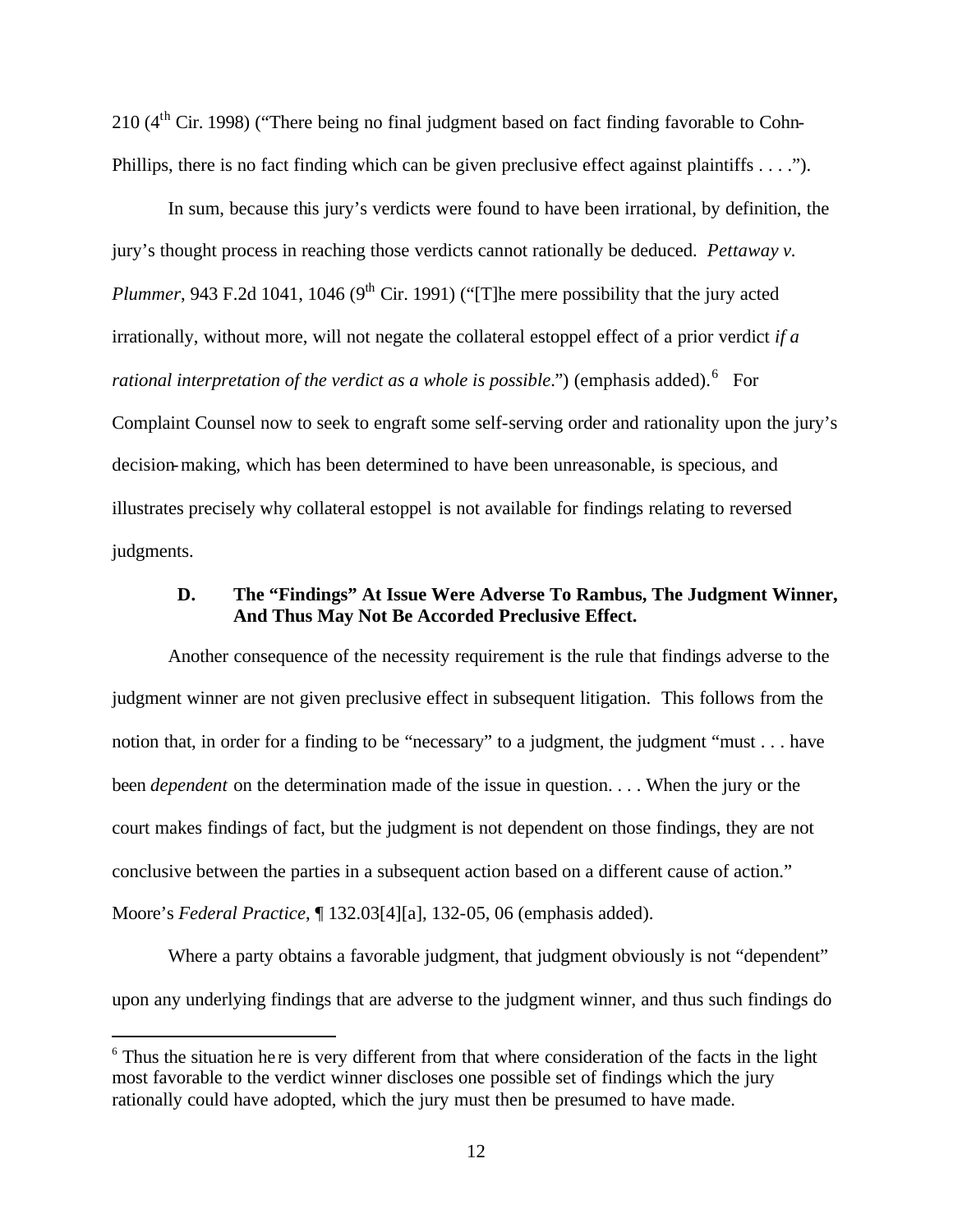not have preclusive effect. *See generally Fireman's Fund Ins. Co. v. International Market Place*, 773 F.2d 1068, 1069 (9<sup>th</sup> Cir. 1985) ("A determination adverse to the winning party does not have preclusive effect."); *Balcom v. Lynn Ladder & Scaffolding Co.*, 806 F.2d 1127 (1<sup>st</sup> Cir. 1986) ("finding has no collateral estoppel effect [where] it was not essential to the favorable judgment"); *Construction Technology, Inc. v. Lockformer Co.*, 704 F. Supp. 1212, 1227 (S.D.N.Y. 1989)("findings contrary to the thrust of the ultimate judgment are deemed suspect and not given preclusive effect"); *United States v. Cheung Kin Ping*, 555 F.2d 1069, 1076 (2d Cir. 1977) (defendant whose conviction was reversed on appeal was "entitled to invoke the general rule that determinations adverse to the winning party do not have preclusive effect."); (*Argus,* 552 F. Supp. at 603)); (quoting 1B Moore's *Federal Practice*, ¶ 0.443[5]; 18A Wright, Miller, & Cooper, § 4421, at 574 (where "the adjudication of an issue does not dictate the judgment, [it] is thereby deprived, to some degree, of the assurances of integrity and correctness that the judicial process affords to genuinely dispositive adjudications.") ("if a judgment is reversed, the party who prevailed on appeal is not bound by adverse trial court rulings on other issues, under the general rule that preclusion does not arise from findings adverse to the prevailing party").

In the portion of their brief discussing the necessity element of collateral estoppel, Complaint Counsel cite only one case, *United States v. Weems*, 49 F.3d 528 (9<sup>th</sup> Cir. 1995), granting preclusive effect to findings adverse to a judgment winner.<sup>7</sup> Weems, however, involved

<sup>77</sup> *Mother's Restaurant, Inc. v. Mama's Pizza, Inc.,* 723 F.2d 1566 (Fed. Cir. 1983) and *McLaughlin v. Bradlee*, 803 F.2d 1197, 1203 (D.C. Cir. 1986), both involved the typical situation where the findings at issue were necessary to an earlier judgment *against* the party against whom preclusion was sought. *See Mother's Restaurant*, 723 F.2d at 1571 ("We hold that the determination of confusion between MOTHER'S PIZZA PARLOUR and MAMA'S PIZZA was necessary to the state court's final judgment [against the party opposing preclusion] with respect to the counterclaim."); *McLaughlin*, 803 F.2d at 1203 (finding that where plaintiff had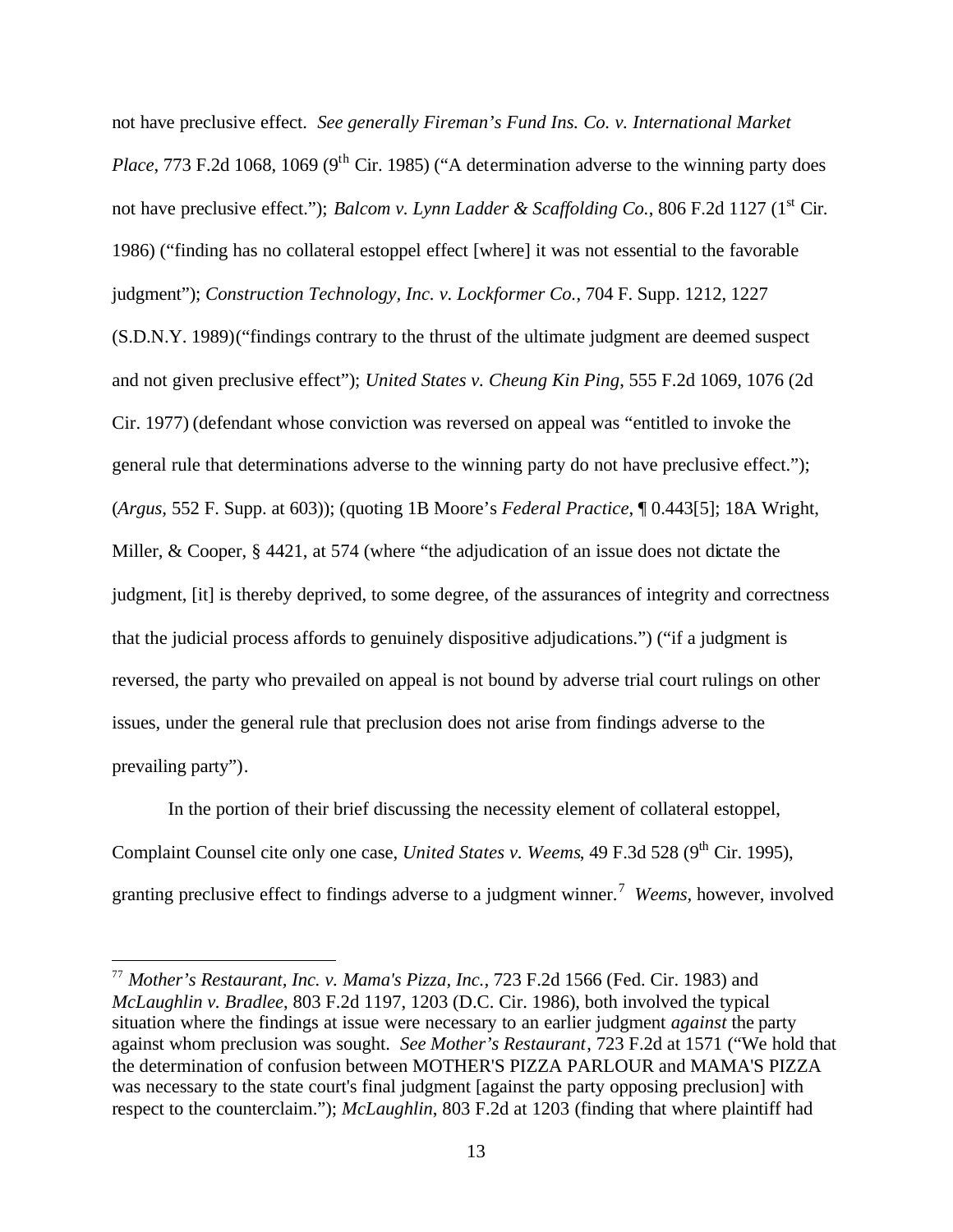a situation entirely distinguishable from that here. *Weems* was a criminal prosecution for illegal financial transactions. Prior to the trial, the Government had brought a civil forfeiture action against the defendant pursuant to two statutory provisions involving entirely different factual bases. The district court, acting as the finder of fact, made full findings with regard to both statutory grounds, and concluded that the property was subject to forfeiture under only one of two grounds. In the later criminal proceeding, the Ninth Circuit determined that the defendant could invoke collateral estoppel for certain of the district court's findings relating to the rejected statutory ground, even though such findings were adverse to the Government, the overall judgment winner in the forfeiture action. *Id*. at 532. *Weems* thus presented a situation similar to that in which a party prevails on one cause of action, but loses on another. In such a situation, findings relating to the claim that the party lost can be used against it in other litigation, even though findings relating to the claim that it won could not. Here, in contrast, the "findings" at issue in Complaint Counsel's motion pertain only to the fraud verdicts on which Rambus obtained a complete victory. The jury did not issue a separate set of findings, as in *Weems*, that could survive the reversal of their unreasonable fraud verdicts.

previously litigated claims encompassing the constitutional privacy claim raised in second suit, "previous determinations of those claims in Maryland state court and in the District Court of this circuit, both of which were adverse to McLaughlin, necessarily foreclose the issues raised here."). In *Pettaway v. Plummer*, 943 F.2d 1041 (9th Cir. 1991), the court treated a jury's finding that the defendant had not personally used a gun to commit murder as a separate verdict from the murder conviction, and accorded that finding preclusive effect against the Government, the losing party with regard to that verdict. *See* 943 F.2d at 1046 (holding that verdict that defendant had personally used firearm "as if the jury had issued a special verdict to that effect"); 943 F.2d at 1047 n.4 (comparing jury enhancement finding to acquittal).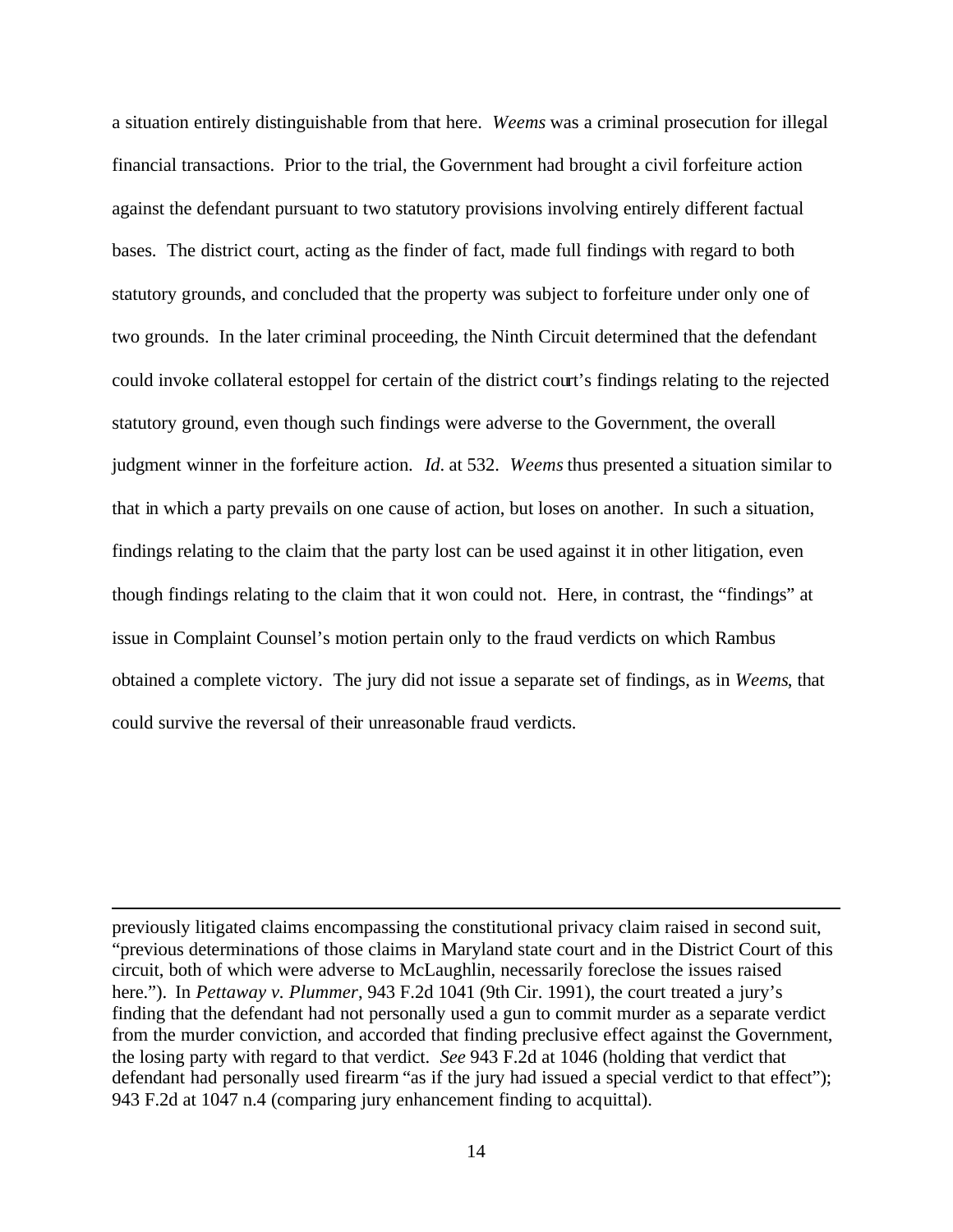In short, Complaint Counsel offer no reason why Your Honor should disregard the basic principle that findings adverse to a judgment winner – which Rambus clearly is for the fraud claims – are not entitled to preclusive effect.<sup>8</sup>

## **IV. CONCLUSION**

 $\overline{a}$ 

For the reasons stated above, Complaint Counsel's motion should be denied.

<sup>&</sup>lt;sup>8</sup> Although Rambus was the judgment winner with regard to the fee determination, there remains at least the theoretical possibility that the fee award could be reinstated. No such possibility exists with regard to the fraud verdicts.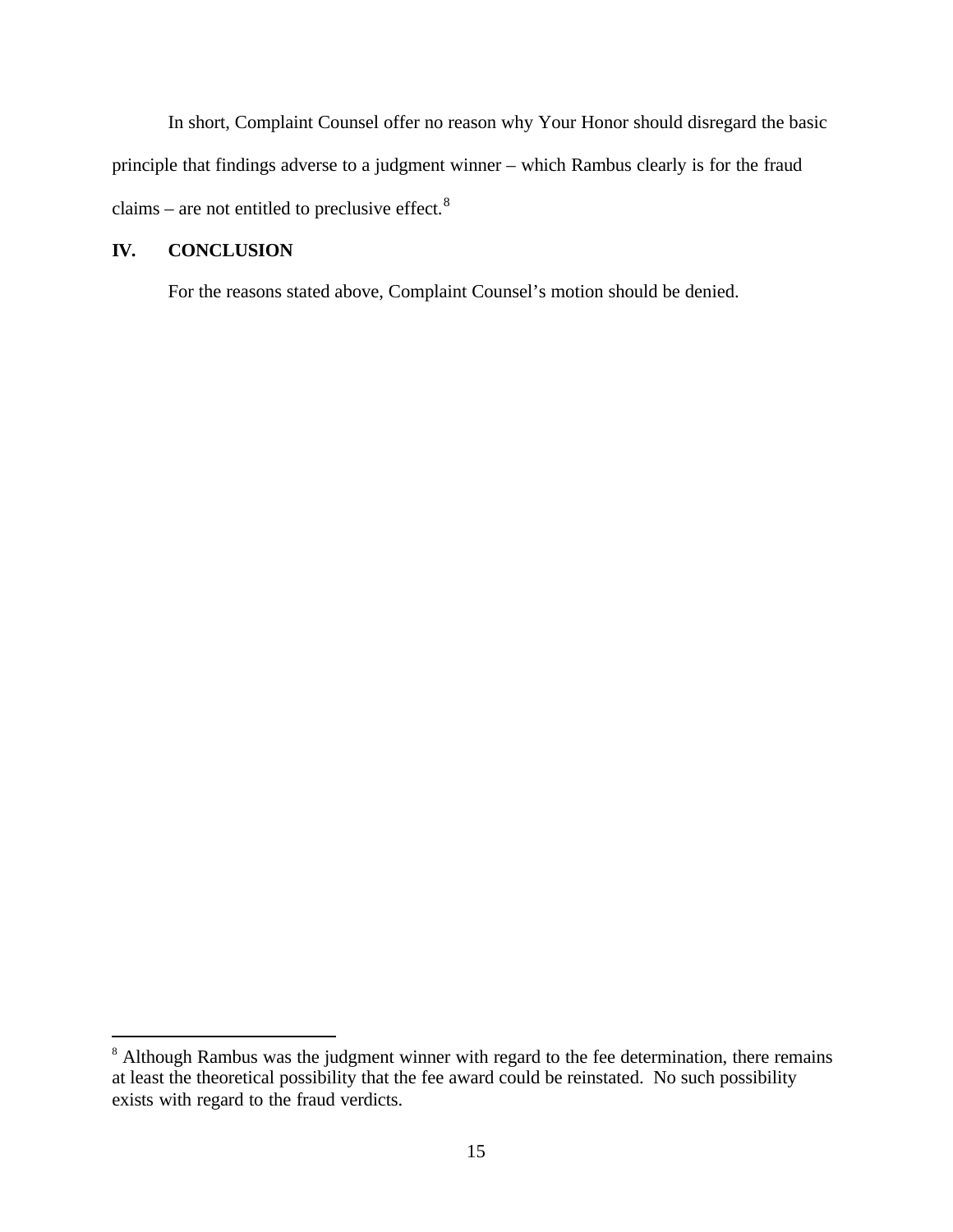Gregory P. Stone Steven M. Perry Peter A. Detre Sean P. Gates MUNGER, TOLLES & OLSON LLP 355 South Grand Avenue, 35th Floor Los Angeles, California 90071 (213) 683-9100 (213) 687-3702 (facsimile)

\_\_\_\_\_\_\_\_\_\_\_\_\_\_\_\_\_\_\_\_\_\_\_\_\_\_\_\_\_

A. Douglas Melamed Jay Palansky Kenneth A. Bamberger WILMER, CUTLER & PICKERING 2445 M Street, N.W. Washington, D.C. 20037 (202) 663-6000

Sean C. Cunningham John M. Guaragna Gray, Cary, Ware & Freidenrich LLP 401 "B" Street, Suite 2000 San Diego, California 92101 (619) 699-2700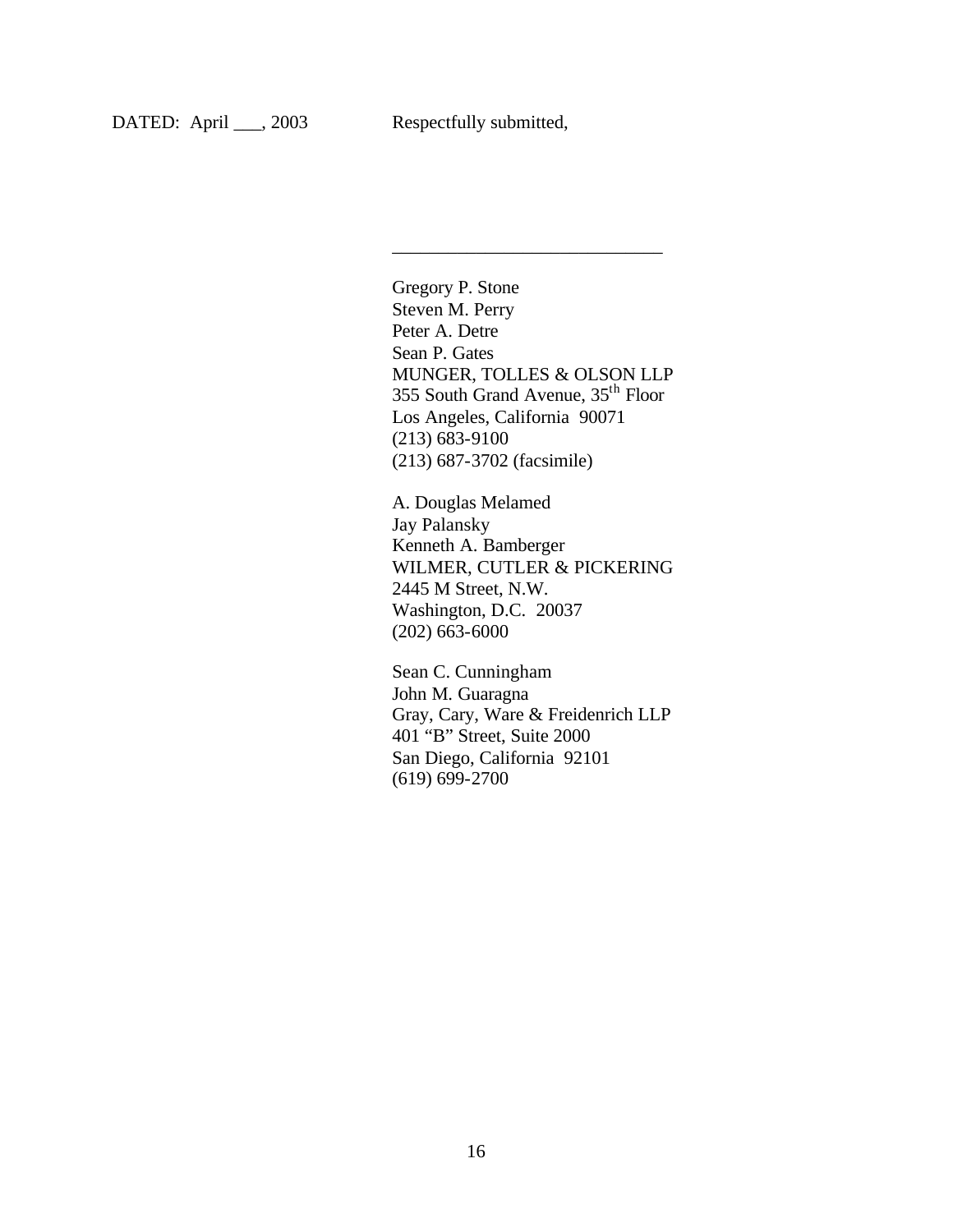#### UNITED STATES OF AMERICA BEFORE THE FEDERAL TRADE COMMISSION

)

)

In the Matter of  $\qquad \qquad$  )

RAMBUS INCORPORATED,  $($ a corporation.

) Docket No. 9302

#### **CERTIFICATE OF SERVICE**

I, Jacqueline M. Haberer, hereby certify that on April 11, 2003, I caused a true and correct copy of the *Opposition by Respondent Rambus Inc. to Complaint Counsel's Motion In Limine to Bar Presentation, on Collateral Estoppel Grounds, of Testimony and Arguments Regarding Issues that Rambus Has Previously Litigated and Lost* (and the related *Proposed Order*) to be served on the following persons by hand delivery:

Hon. Stephen J. McGuire M. Sean Royall, Esq. Federal Trade Commission<br>
Federal Trade Commission Room H-112 Room H-372 Washington, D.C. 20580 Washington, D.C. 20580

Donald S. Clark, Secretary Malcolm L. Catt, Esq. Federal Trade Commission Attorney Room H-159 Federal Trade Commission 600 Pennsylvania Avenue, N.W. Room H-372

Richard B. Dagen, Esq. Assistant Director Bureau of Competition Federal Trade Commission Room H-372 600 Pennsylvania Avenue, N.W. Washington, D.C. 20580

Chief Administrative Law Judge Deputy Director, Bureau of Competition 600 Pennsylvania Avenue, N.W. 600 Pennsylvania Avenue, N.W.

Washington, D.C. 20580 600 Pennsylvania Avenue, N.W. Washington, D.C. 20580

Jacqueline M. Haberer